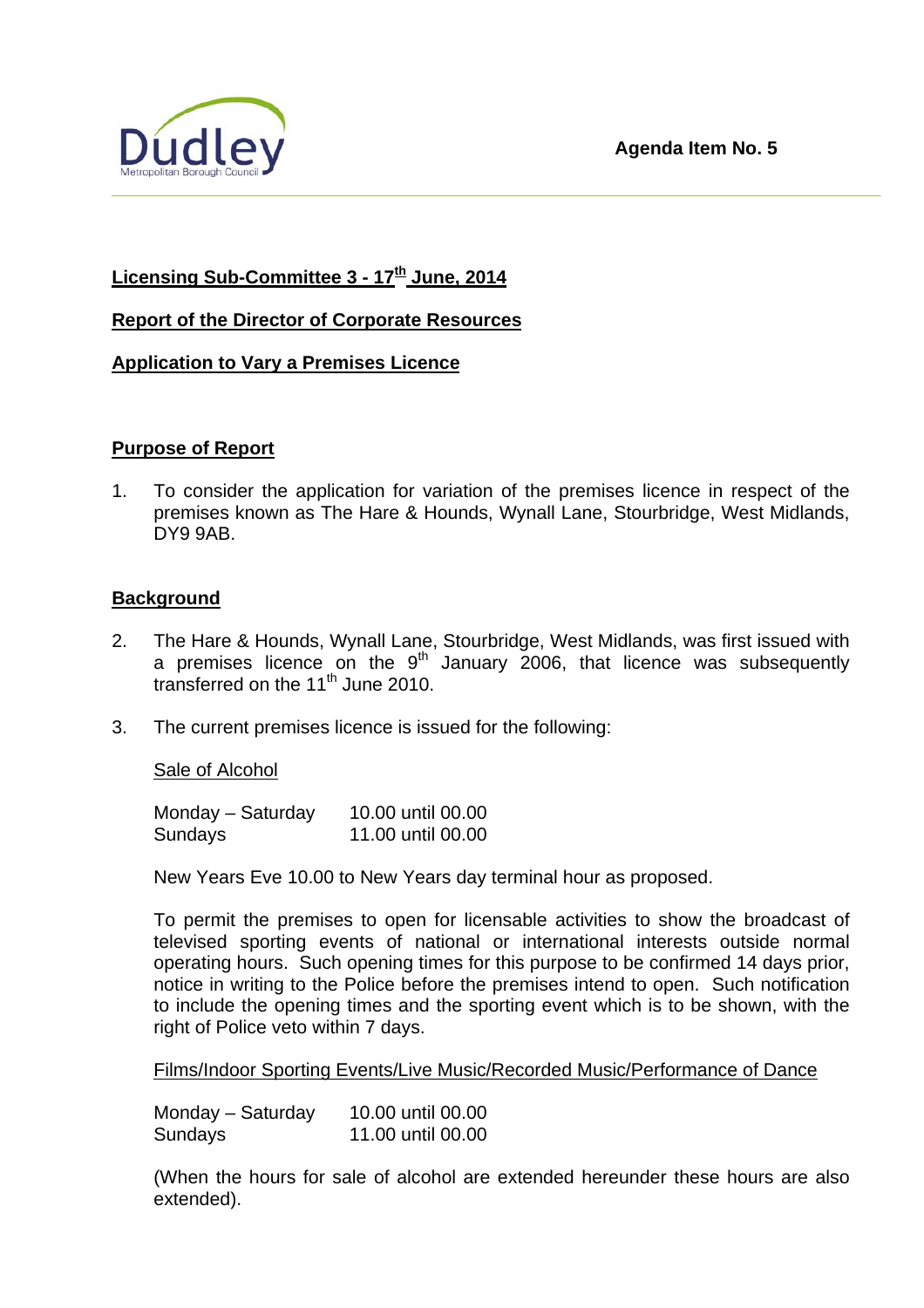### Late Night Refreshments

Monday to Sunday inc 23.00 until 00.00

(When the hours for sale of alcohol are extended hereunder these hours are also extended).

- 4. The current premises licence holder is Marstons Plc.
- 5. On the 22<sup>nd</sup> April 2014, John Gaunt and Partners, Solicitors, made application on behalf of Marston's plc for the variation of the premises licence in respect of the Hare and Hounds, Wynall Lane, Stourbridge.
- 6. The application for variation of licence is as follows:

 To extend the terminal hour for licensable activities on Fridays and Saturdays until 01.00 the following mornings, with the premises closing to the public 30 minutes thereafter.

- 7. Confirmation that copies of the application form and supporting documentation have been served on the relevant authorities has been received.
- 8. Representations have been received from a local Councillor, and 9 letters of objection from local residents copies of those representations have been circulated to the premises licence holder, Committee members and interested parties in accordance with the Licensing Act 2003.
- 9. This application falls within the Council's recent responsibility for liquor licensing which has a direct link to the Council's key corporate priority that safety matters.

## **Finance**

10. There are no financial implications.

### **Law**

- 11. The law relating to the granting of applications to vary premises licences is governed by the Licensing Act 2003, part 3, section 34.
- 12. Pursuant to section 35(3)(a) of the Licensing Act 2003, where a relevant authority has made representations, the Licensing Authority must:-
	- Hold a hearing to consider item, unless the authority, the applicant and each person who has made such representations agree that a hearing is unnecessary, and,
	- Having regard to the representations, take such of steps mentioned in subsection (4) (if any) as it considers appropriate for the promotion of the licensing objectives.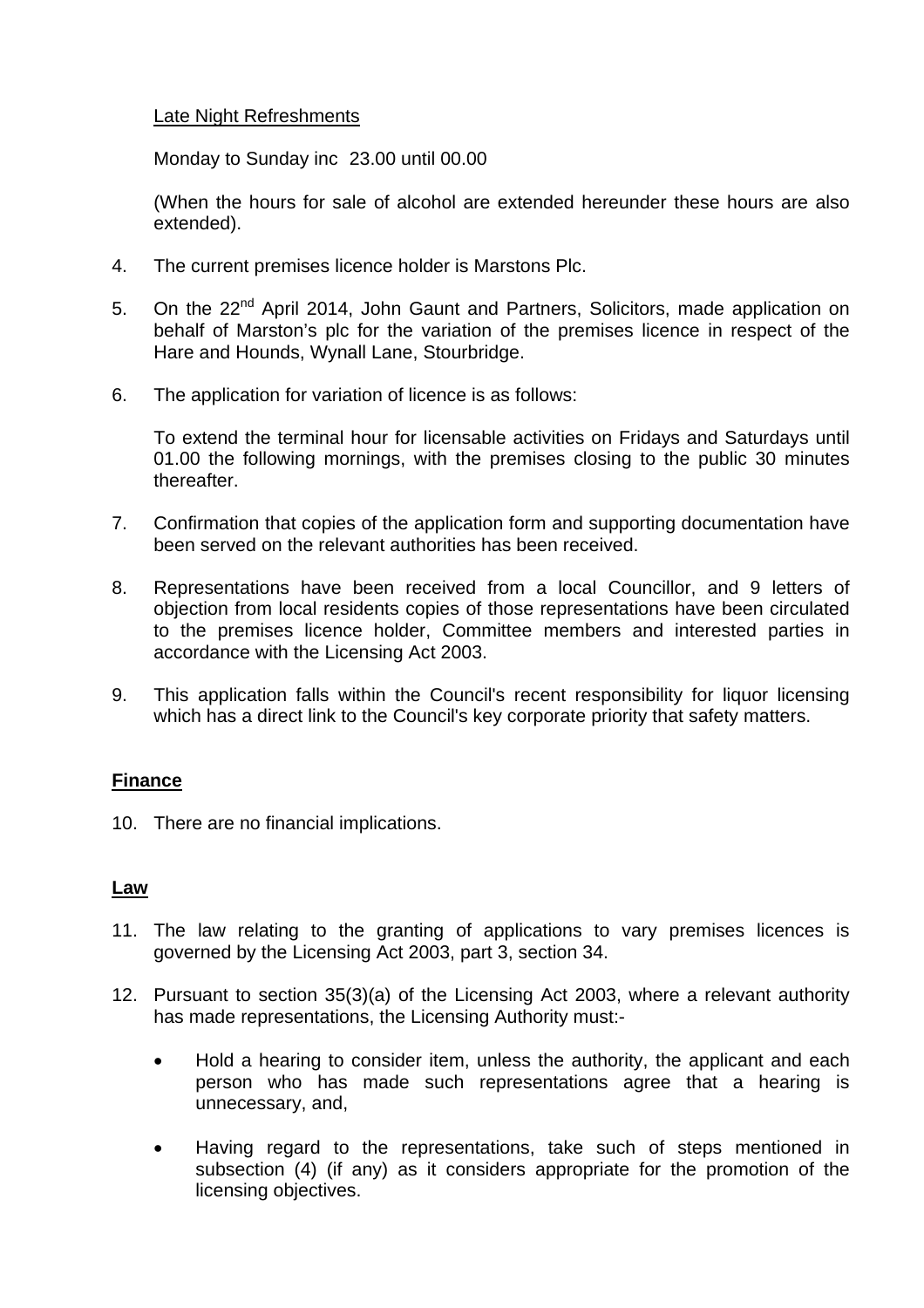- The steps are:-
- To modify the conditions of licence:
- To reject the whole or part of the application.
- 13. Pursuant to Section 36(1) and (4) of the Licensing Act 2003 where an application (or any part of an application) is granted or rejected under Section 35 of the Licensing Act 2003, the Licensing Authority must immediately give notice to that effect to :
	- the applicant;
	- any person who made relevant representations in respect of the application and
	- the Chief Officer of Police for the police area in which the premises are situated.
- 14. In pursuance of regulation 26(1) of the Licensing Act 2003 (Hearing Regulations 2005), the licensing authority must make its determination at the conclusion of the hearing.
- 15. In pursuance of schedule 5, section 4 if the Licensing Authority refuse to grant the application vary the premises licence, there is a right of appeal to the Magistrates' Court.
- 16. In pursuance of schedule 5, section 4(2) where the Licensing Authority grant an application to vary a premises licence in whole or in part. The applicant may appeal against any decision to modify the conditions of the licence under subsection 4(a) of section 35 of the Licensing Act 2003.
- 17. In pursuance of schedule 5 section 4(3) where a person who made relevant representations to the application desires to contend:
	- a) that any variation made ought not to have been made, or
	- b) that, when varying the licence, the Licensing Authority ought not to have modified the conditions of the licence, or ought to have modified item in a different way, under subsection 4(a) of section 35 of the Licensing Act.

They have the right of appeal to the Magistrates' Court.

### **Equality Impact**

- 18. This report complies with the Council's policy on equal opportunities.
- 19. The licensing of premises and individuals will impact on children and young people through their attendance at licensed premises.